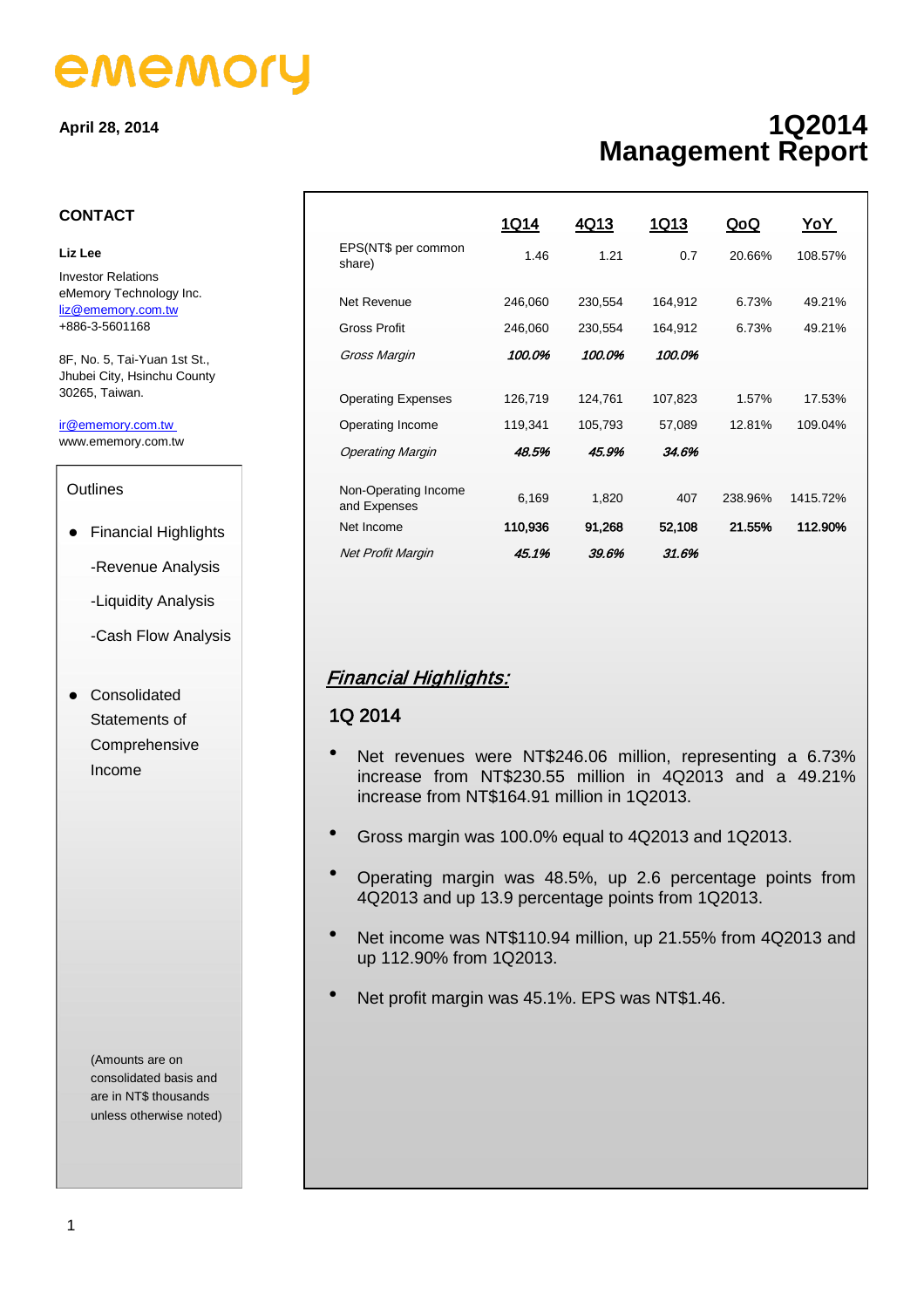# **I. Revenue Analysis**

#### **I. Revenue Analysis**

| (NT\$ thousands) | 1Q2014  | 4Q2013  | 1Q2013  |
|------------------|---------|---------|---------|
| Licensing        | 75,045  | 56,933  | 50,752  |
| Royalty          | 171,015 | 173,621 | 114,160 |
| Total            | 246,060 | 230,554 | 164,912 |
|                  |         |         |         |
|                  |         |         |         |
|                  |         |         |         |
|                  |         |         |         |
|                  |         |         |         |
|                  |         |         |         |
|                  |         |         |         |
|                  |         |         |         |
|                  |         |         |         |
|                  |         |         |         |
|                  |         |         |         |
|                  |         |         |         |
|                  |         |         |         |
|                  |         |         |         |
|                  |         |         |         |
|                  |         |         |         |
|                  |         |         |         |
|                  |         |         |         |
|                  |         |         |         |
|                  |         |         |         |
|                  |         |         |         |
|                  |         |         |         |
|                  |         |         |         |
|                  |         |         |         |
|                  |         |         |         |
|                  |         |         |         |
|                  |         |         |         |
|                  |         |         |         |

## Revenue Analysis:

The revenues for 1Q2014 totaled NT\$246.06 million, representing an increase of 6.73% compared to 4Q2013 and an increase of 49.21% over the same period of last year. The growth was primarily contributed by the strong demands of LCD driver ICs and power management ICs for smart phones and tablets.

The Licensing revenues this quarter were NT\$75.05 million, representing a 31.81% increase compared to 4Q2013 and an increase of 47.87% over the same period of last year. The increase was mainly contributed by new licensing contracts.

The Royalty revenues in 1Q2014 totaled NT\$171.02 million, representing a slight decrease of 1.50% compared to 4Q2013, and an increase of 49.80% over the same period of last year. For Royalty, the income was contributed primarily by the rising demand of LCD driver ICs, power management ICs, microcontrollers and sensor ICs.

As foundries have turned more positive on wafer shipment in near future, eMemory expects a continuous growth trend for both revenue and earnings.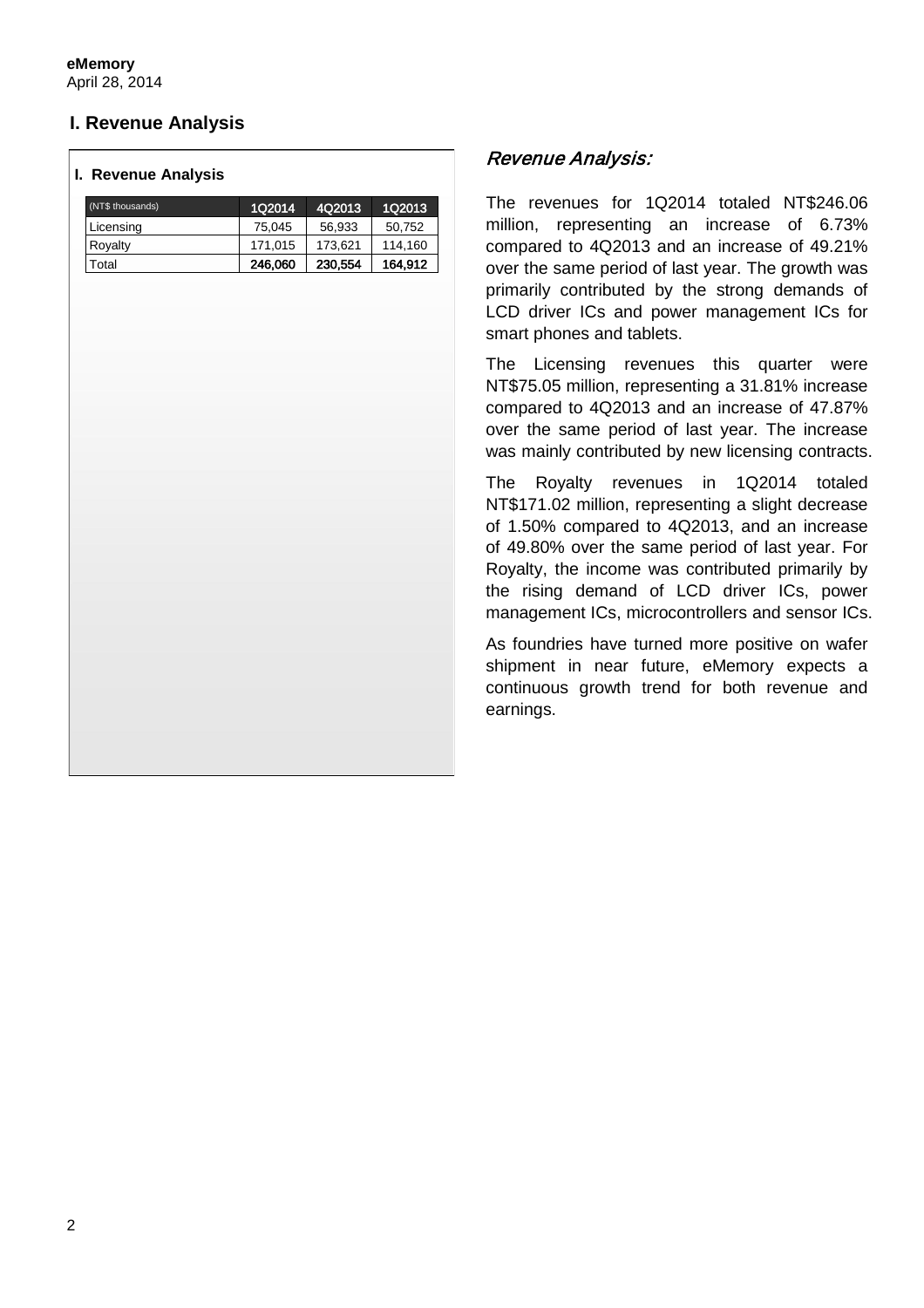# **II. Liquidity Analysis**

| <b>II - Liquidity Analysis</b><br>(Balance Sheet Items) |           |           |           |  |  |
|---------------------------------------------------------|-----------|-----------|-----------|--|--|
| (In NT\$ thousands)                                     | 1Q2014    | 4Q2013    | 1Q2013    |  |  |
| Cash & Marketable Securities                            | 1,280,822 | 1,208,387 | 996,581   |  |  |
| <b>Accounts Receivable</b>                              | 67,394    | 36,551    | 42,602    |  |  |
| Inventories                                             | 0         | 0         | 0         |  |  |
| <b>Other Current Assets</b>                             | 16,617    | 8,651     | 16,161    |  |  |
| <b>Total Current Assets</b>                             | 1.364,833 | 1,253,589 | 1,055,344 |  |  |
| Short-term Loans                                        | 0         | 0         | O         |  |  |
| <b>Accounts Payable</b>                                 | 0         | 0         | O         |  |  |
| Accrued Liabilities and<br>Others                       | 175,582   | 149,355   | 100,637   |  |  |
| <b>Total Current Liabilities</b>                        | 175,582   | 149,355   | 100,637   |  |  |
| Current Ratio (x)                                       | 7.8       | 8.4       | 10.5      |  |  |
| <b>Net Working Capital</b>                              | 1.189.251 | 1,104,234 | 954,707   |  |  |

# **III. Cash Flow Analysis**

| III. Cash Flow Analysis               |           |                |                 |  |  |
|---------------------------------------|-----------|----------------|-----------------|--|--|
| (In NT\$ thousands)                   | 1Q2014    | 4Q2013         | 1Q2013          |  |  |
| Income before Income Tax              | 125,510   | 107,613        | 57,496          |  |  |
| Depreciation & Amortization           | 9,698     | 10,328         | 9,815           |  |  |
| Other Operating Sources/(Uses)        | (27, 485) | 49,114         | (18, 201)       |  |  |
| <b>Total Operating Sources/(Uses)</b> | 107,723   | <u>167,055</u> | <u>49,110</u>   |  |  |
| Capital Expenditure                   | (7, 704)  | (3,013)        | (6,608)         |  |  |
| Marketable Financial Instruments      | (33,503)  | (3)            | 19              |  |  |
| Other Investing Sources/(Uses)        | 5,753     | 0              | 0               |  |  |
| <b>Net Investing Sources/(Uses)</b>   | (35, 454) | (3,016)        | (6.589)         |  |  |
| Short-term Loans                      | $\Omega$  | 0              | 0               |  |  |
| <b>Cash Dividends</b>                 | $\Omega$  | 0              | 0               |  |  |
| Other Financing Sources/(Uses)        | 18        | 0              | (31, 074)       |  |  |
| <b>Net Financing Sources/(Uses)</b>   | 18        | 0              | <u>(31,074)</u> |  |  |
| <b>Exchange Rate Changes</b>          | 148       | 1,218          | 267             |  |  |
| <b>Net Cash Position Changes</b>      | 72,435    | 165,257        | 11,714          |  |  |
| <b>Ending Cash Balance</b>            | 1,280,822 | 1.208.387      | 996.581         |  |  |

# *Liquidity Analysis:*

At the end of 1Q2014, cash and marketable securities totaled NT\$1,280.82 million, increased by NT\$72.44 million from 4Q2013.

Total current liabilities was NT\$175.58 million, increased by NT\$26.23 million from 4Q2013.

Net working capital was NT\$1,189.25 million and current ratio was 7.8.

# *Cash Flow Analysis:*

Cash generated from operating activities totaled NT\$107.72 during this quarter, representing a decrease of NT\$59.33 million from Q42013.

Net cash used in investing activities was NT\$35.45 million, NT\$32.44 million higher than that in Q42013.

Net cash generated from financing activities totaled NT\$0.02 million during this quarter, representing an increase of NT\$0.02 million from Q42013.

At the end of 1Q2014, eMemory's cash balance was NT\$1,280.82 million, NT\$72.44 million higher than that of 4Q2013.